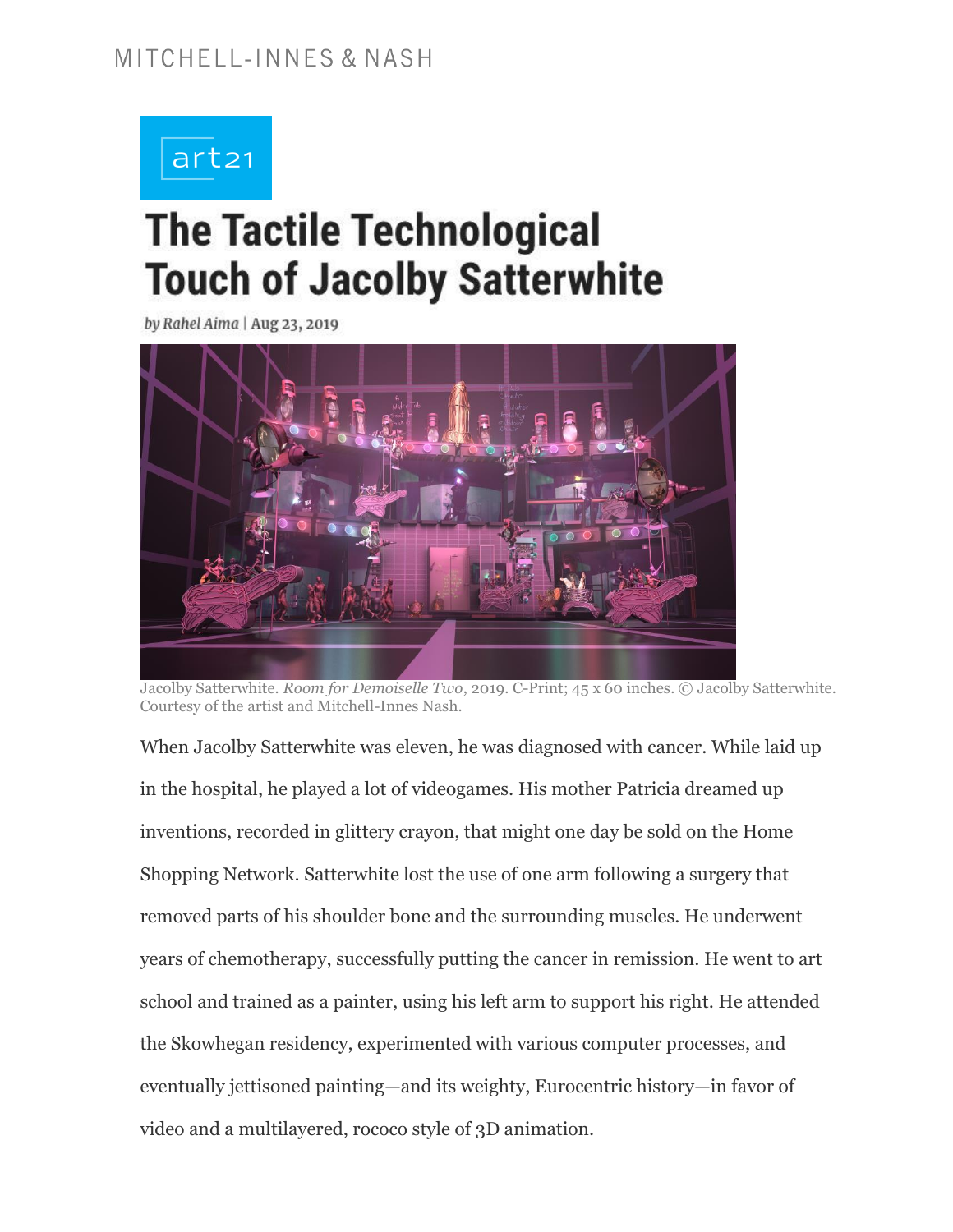

Jacolby Satterwhite's *Reifying Desire 5*,(2013). Production still from the *New York Close Up*episode, *Jacolby Satterwhite Dances with His Self*. © Art21, Inc. 2013.

It's hard to be a queer Black painter without being interpreted as acting in opposition to several centuries of hegemonic whiteness. **Working with new media allowed Satterwhite a certain freedom**: **the ability to extend the body into space without having to contend with a whole lot of conceptual** 

**baggage.** However, he didn't leave painting behind so much as transpose its compositional logic, saying in a June 2019 phone conversation: "Sometimes you can take time off to deal with other materials, to interrogate the formal relationships that are between some of the things paint interrogates. I'm still trying to resolve the same things since I was fourteen!"

A hallmark of Satterwhite's practice is its incorporation of the art his mother made, but this personal touch extends to the haptic. "**I like my relationship to technology to be super tactile**, with every thumbprint embedded in every mark I make in a digital program," he explains. "A kind of subconscious poetry happens. If you add so much warm energy to such a cold artifact, it creates a nice tension." **It's terribly boring to talk about technology interfacing with the body, when**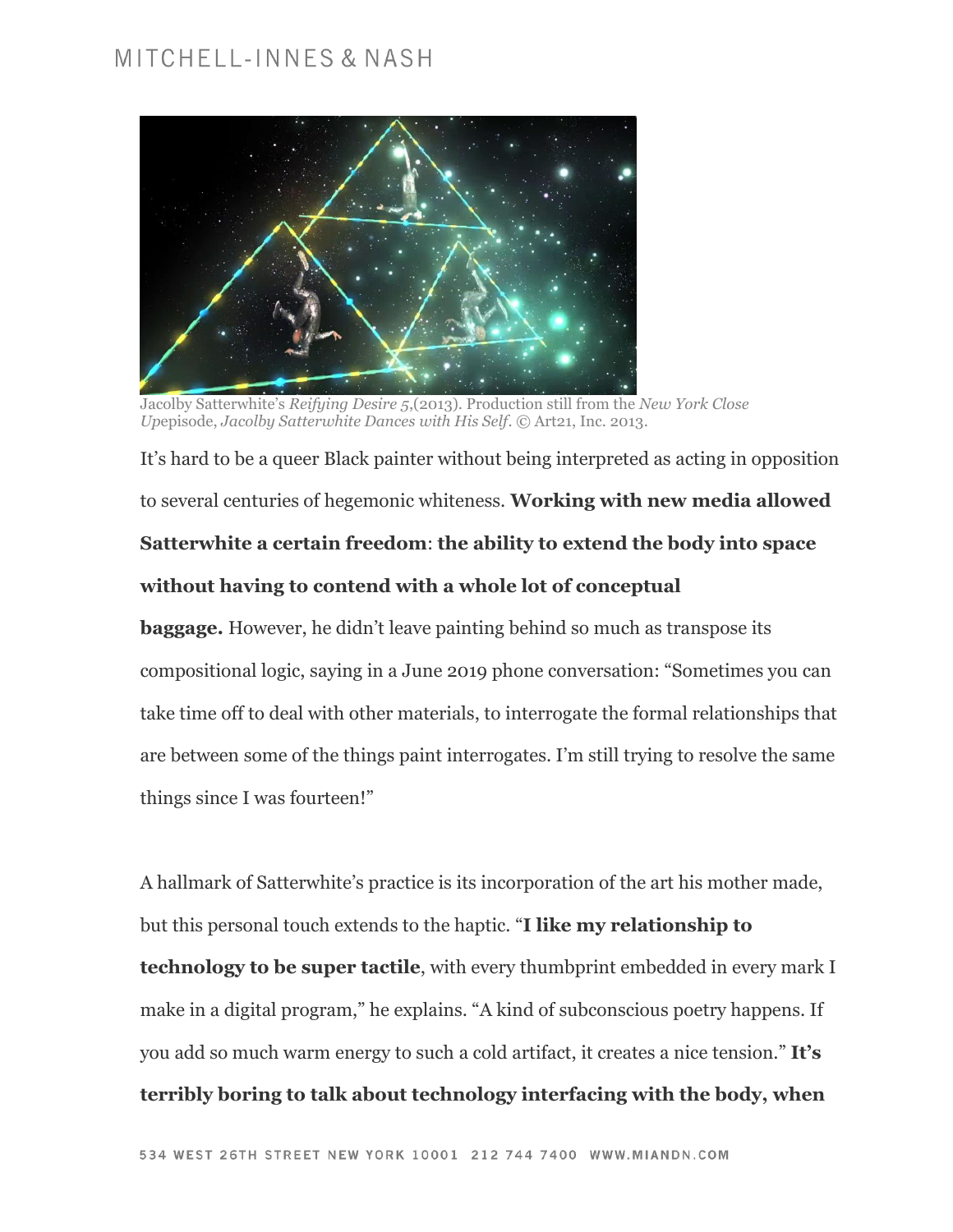**we're so interpellated by it**. Our daily performances of our selves are so

inextricable from our social media.



Production still from Jacolby Satterwhite's *Reifying Desire 6*, (2014). Production still from the *New York Close Up* episode, *Jacolby Satterwhite Dances with His Self*. © Art21, Inc. 2014.

What Satterwhite also finds boring: talking about sex, gyrating club kids, and (worst of all) cyberpunk. He hates being associated with the last term in that list, emphasizing that he's been wired to his computer and FTP culture since he was a kid, and his visual sensibility is entirely his own. He's especially scathing about Tumblr subcultures like seapunk—the kinds accusing popstars like Rihanna or Azelia Banks of appropriation—emphasizing, "It's the laziest thing I've ever heard of! Just because you found out how to use the fade button in Photoshop, you're going to copyright it as a movement?"

Japanese game culture, like that arising from Final Fantasy, did leave its mark on Satterwhite's predilection for pinks, purples, and greens. **He notes this tertiary palette extended to the pop music and contemporary-art culture of the time,** too, citing works by Chris Cunningham, Bjork, Alexander McQueen, and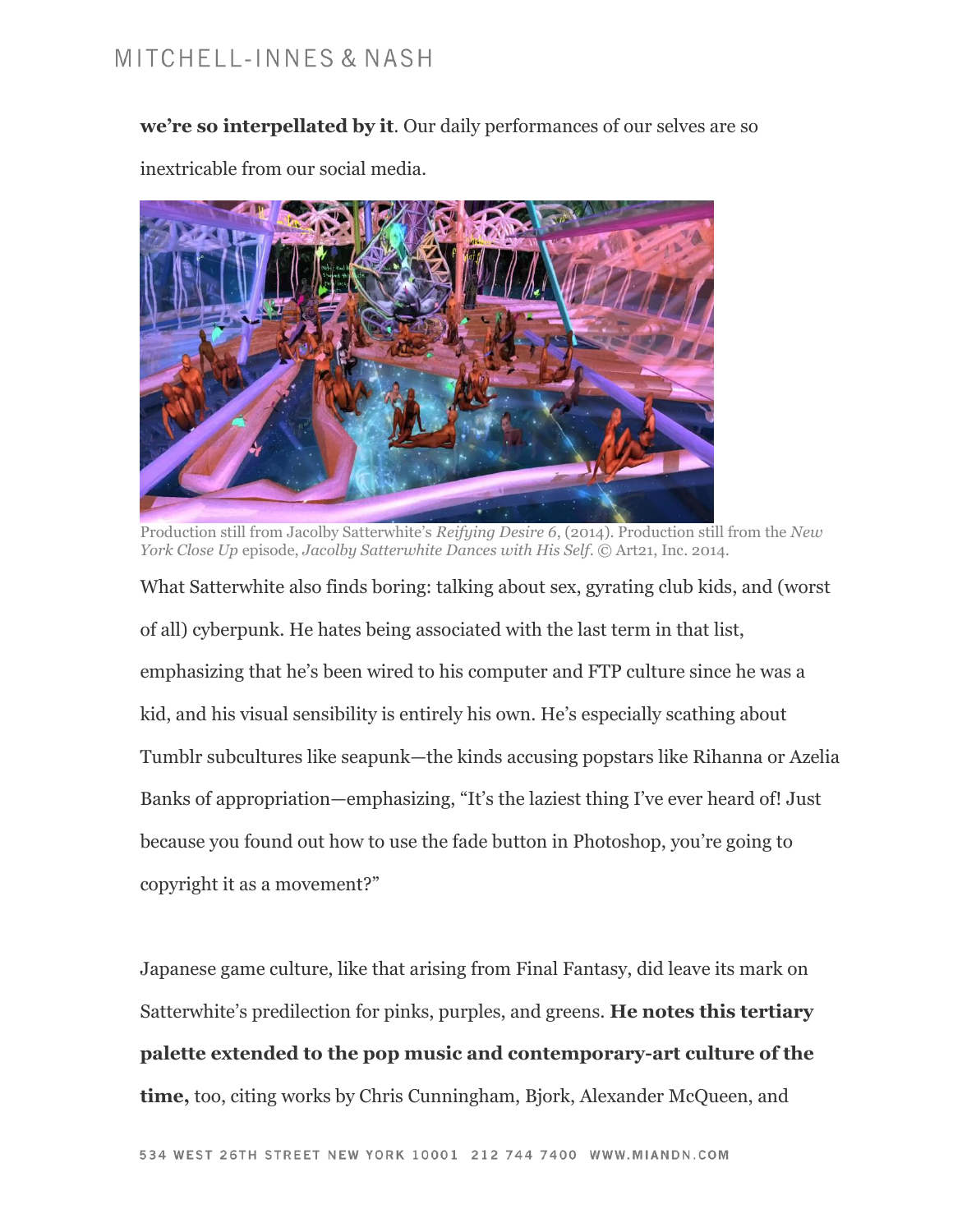Madonna [\(the Ray of Light album cover\)](https://pitchfork.com/reviews/albums/madonna-ray-of-light/) as examples of the cerulean blues and violets that were prominent when he came to fruition as a colorist. While 1990s video-game palettes were delimited by hardware, and Satterwhite's preferred 3D software, Maya, allows unlimited palettes, he notes that his color scheme "allows me to quickly play with more complicated relationships in the landscape."



Jacolby Satterwhite. *Birds in Paradise*, 2019. 2-channel HB color video, sound. TRT 18:20 minutes. © Jacolby Satterwhite. Courtesy of the artist and Mitchell-Innes & Nash, New York.

Satterwhite is further inspired by [Bjork](https://www.npr.org/artists/15191158/bjork)'s strategy of limiting her aural palette of synth or vocal samples. One of Satterwhite's new projects uses 155 of his mother's scratchy *a cappella* recordings, made while she was institutionalized after being diagnosed with schizophrenia, as a starting point for a lush trip-hop and acid-house inflected electronic concept album. He describes the process of interpreting her cassette tapes and weaving them into a landscape of beats and sounds as a kind of synesthesia. His visions in turn become accompanying video works, like his *[Birds of](https://www.miandn.com/art-fairs/art-basel-2019-unlimited/installation-views?view=thumbnails)  [Paradise](https://www.miandn.com/art-fairs/art-basel-2019-unlimited/installation-views?view=thumbnails)* (2017-19) series, which he describes as exploring Nigerian shrines and rituals about material culture, among other aspects close to the mythology of his work. These works will soon be on view at [Pioneer Works,](https://pioneerworks.org/exhibitions/jacolby-satterwhite-youre-at-home/) in Brooklyn, along with a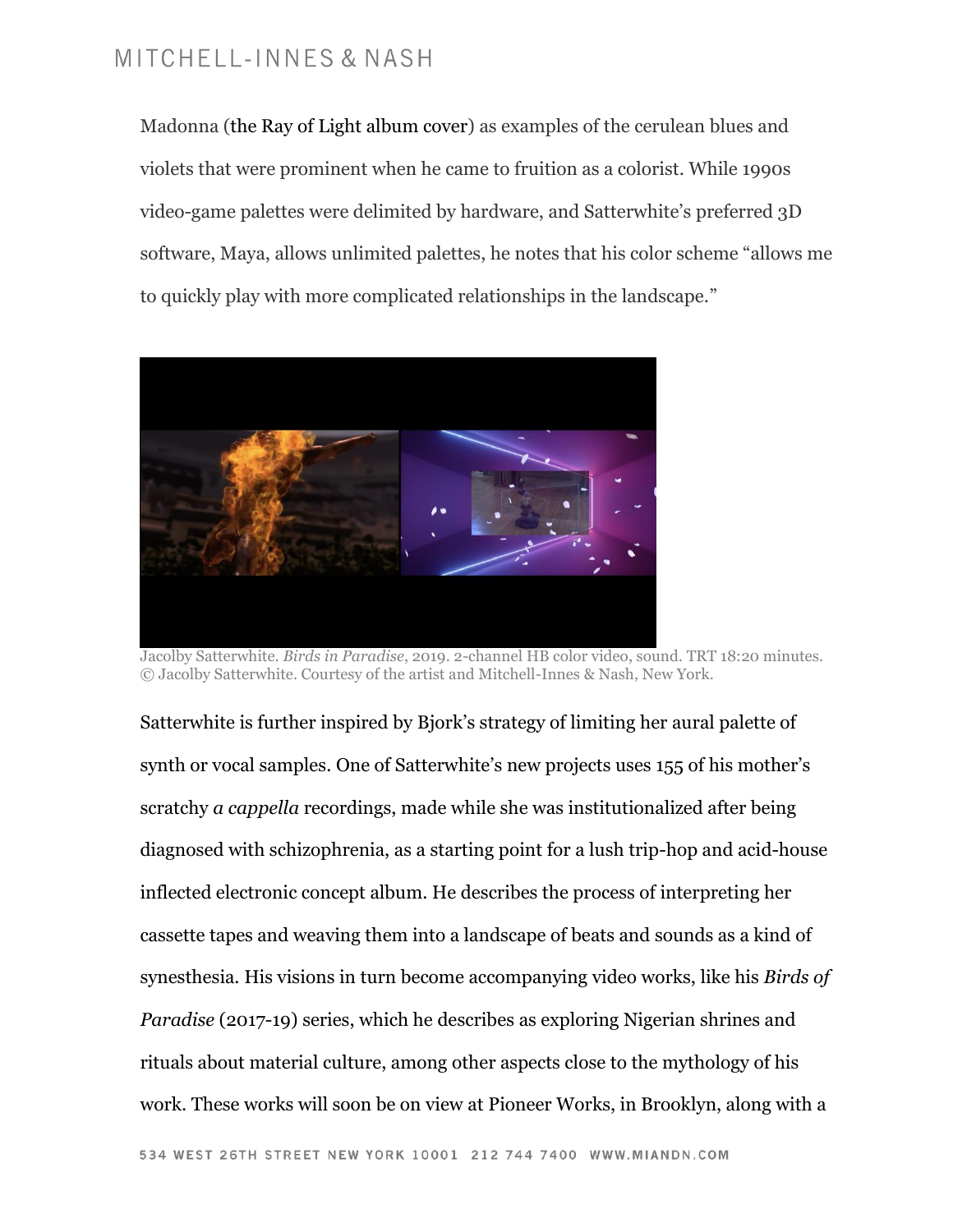vinyl-record release, a Tower Records–style installation, and, later this year, a full-

blown concert at [Performa.](https://www.performa-arts.org/)



Jacolby Satterwhite, Birds in Paradise, 2017-19. 2-channel color video installation with sound and neon. RT: 63:00 minutes, dimensions variable. © Jacolby Satterwhite. Courtesy of the artist and Mitchell-Innes & Nash.

The album has been a long time coming. Satterwhite has been trying to make it since 2008, but it was only upon meeting his collaborator, Nick Weiss, that he was able to realize his vision. Two years in the studio followed, including cameos from musicians and friends. The record will be released on streaming services and "critical pipelines of that genre," including a forthcoming Pitchfork review of one of its

singles. **Satterwhite takes pains to emphasize that this will be a legitimate** 

**record, not a cheesy artist one.** He says, somewhat heatedly, "It's a real record;

it's better than real music. It needs to be critically interrogated in that genre because

it's doing something that other music doesn't do, which is a kind of revivalist form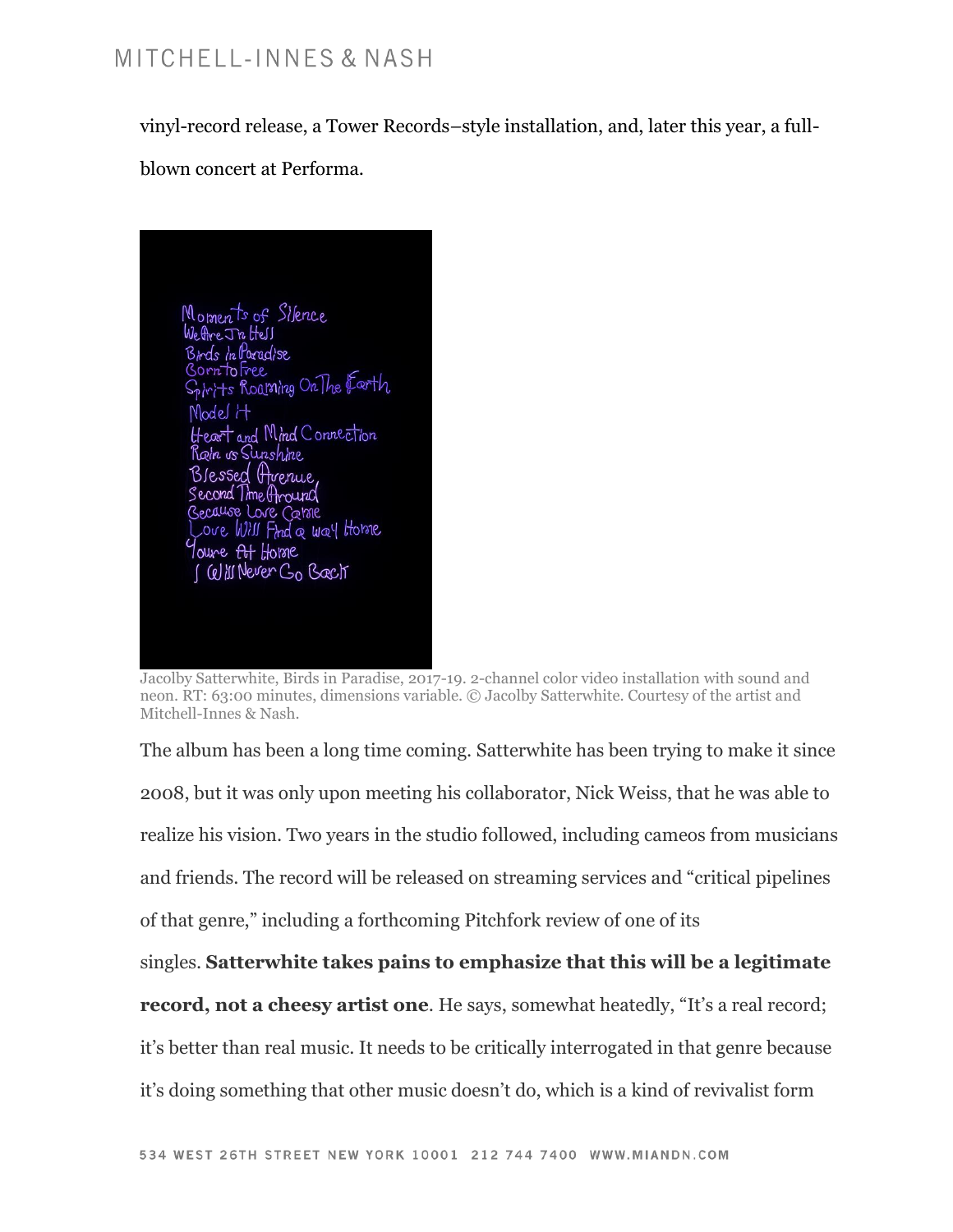using a limited palette activated by a VR project. [It] interrogates where music is going and the objecthood of music." It deserves to be in that conversation, he says, and "Why not? That's what [my mother] wanted."



Jacolby Satterwhite. Blessed Avenue (Jade Edition), 2018. 2-channel HB video, sound. TRT 19:18 minutes. © Jacolby Satterwhite. Courtesy of the artist and Mitchell-Innes & Nash, New York

"The video is an exercise in ambiguity; hierarchies are hard to pick out."

Over the course of our conversation, Satterwhite seems like someone holding a set of weighted battle ropes, the kind one might see rippling at the local gym. His near future includes a solo exhibition at the [Fabric Workshop and Museum](http://fabricworkshopandmuseum.org/Exhibitions/ExhibitionDetail.aspx?ExhibitionId=37032668-a0a7-48e4-93f7-54c1eef59230) in Philadelphia and his first retrospective (with an accompanying monograph) at [Carnegie Mellon University](https://ideate.cmu.edu/) next year. If one rope is the *Birds of Paradise* (2017- 19) series, the other is his piece titled *Blessed Avenue* (2018). He describes it as "anthropomorphized avatars performing various banal, mechanical, pipeline actions" on one channel and a composite abstraction of various disaster zones and Pegasus-like winged horses on the other. **The video is an exercise in ambiguity; hierarchies are hard to pick out**. He says, "You can't tell if it's a party or some kind of communist system."